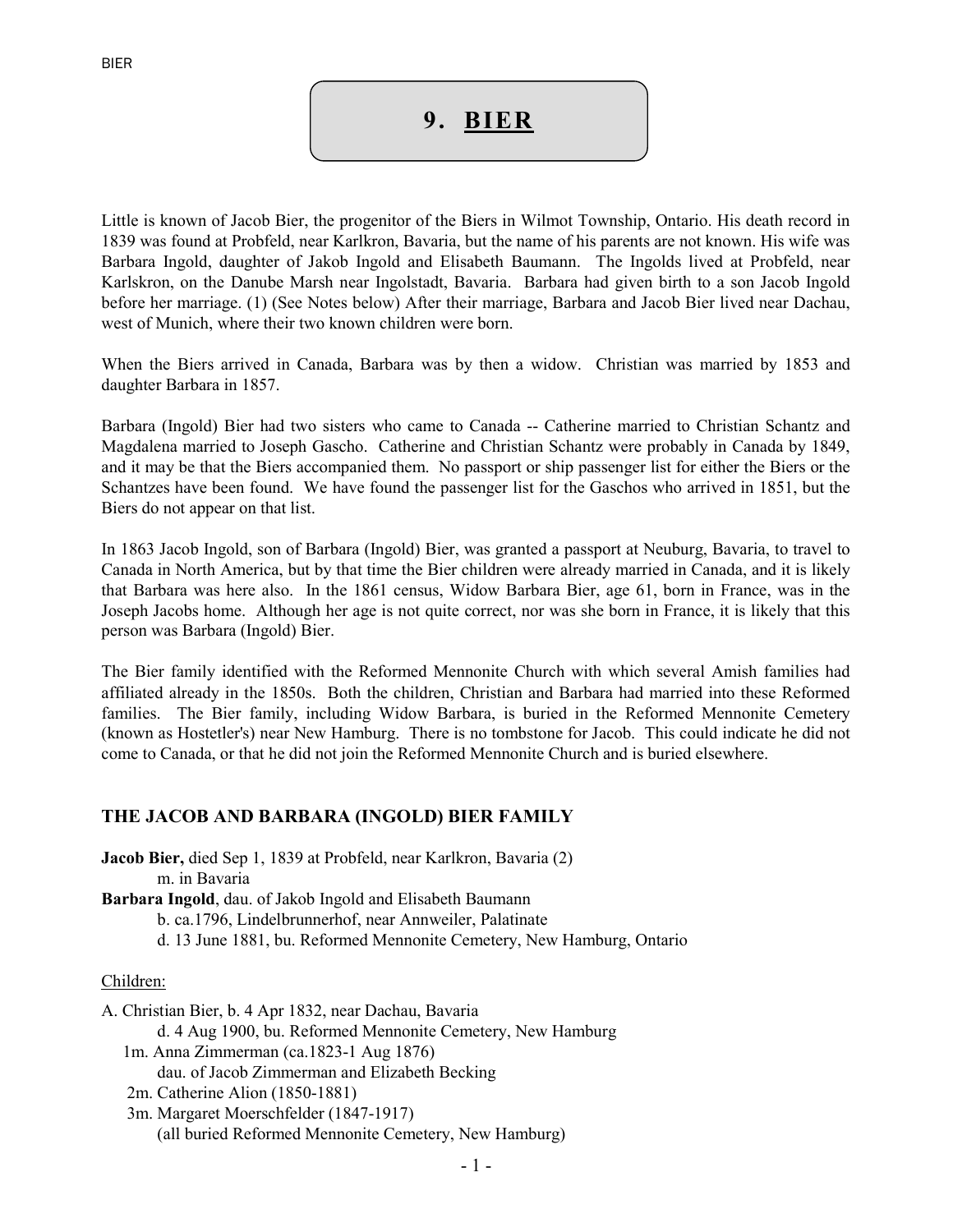To first marriage (Christian Bier and Anna Zimmerman):

- 1. Christian Bier, b. 19 Apr. 1855 d. 26 Oct. 1939, bu. Reformed Mennonite Cemetery, Kingwood m. 1876 to Veronica Yost (1854-1922) For family list, see the Genealogy of John Yost and Katherine (Kohl), 1798-1982, by Lyle E. and Erma Yost, Hesston, Kansas, 1982, Volume I, page 9
- 2. Peter Bier, b. 19 Dec. 1860, d. 1952 m. Catherine Green, (1865-)
- 3. Lydia Bier, b. 1869, d. 1963 m. Charles Hildebrand (1872- )

To second marriage:

4. Frederick Bier, b. 21 Aug. 1879

5. Sara Bier, b. 23 July 1883

To third marriage

6. Emmanuel Bier, b. 7 May 1890

B. Barbara Bier, b. \_\_ Apr 1836, near Dachau

d. 1 \_\_\_ 1869, bu. Reformed Mennonite Cemetery, New Hamburg

m. 18 Aug 1857, by F. W. Bindeman

Peter Jacobs, son of Joseph Jacobs and Catherine Schwartzentruber

b. 17 Dec 1836, Wilmot Township

d. 16 Nov 1916, bu. Reformed Menn. Cemetery, Wellesley Twp.

Peter 2m. 2 Aug 1870 at Philipsburg to

Sophia Schram, dau. of Frederick and Anna Schram

b. 4 July 1849, Mecklenburg, Germany

d. 1 Dec 1925, bu. Reformed Mennonite Cemetery, Wellesley

Children of Peter Jacobs and Barbara Bier

1. Christian Jacobs (ca.1859- ) m.

 2. Elizabeth Jacobs (ca.1860- ) moved to Brandon, Man. m. Porter

 3. Jonas Jacobs (ca.1860- ) m. 16 Dec 1884, Wellesley, Ont. Susanna Weber, dau. of Carl Weber and Philipina Knorr

Children of Peter Jacobs and Sophia Schramm:

4. David Jacobs m. 26 Dec 1893 to Minnie McCardle (Stratford, Ont.)

5. Eli Jacobs m. Jessie (Toronto, Ont.)

6. Peter Jacobs, m. 21 Mar 1900 to Emma Hammer (Holly, Michigan)

7. Alexander Jacobs m. Mary (Bridgeport, Ont., then England)

8. Sarah Jacobs m. Christian Gatcke (Kitchener, Ont.)

See the JACOBS Family Genealogical Introduction for more details on this family.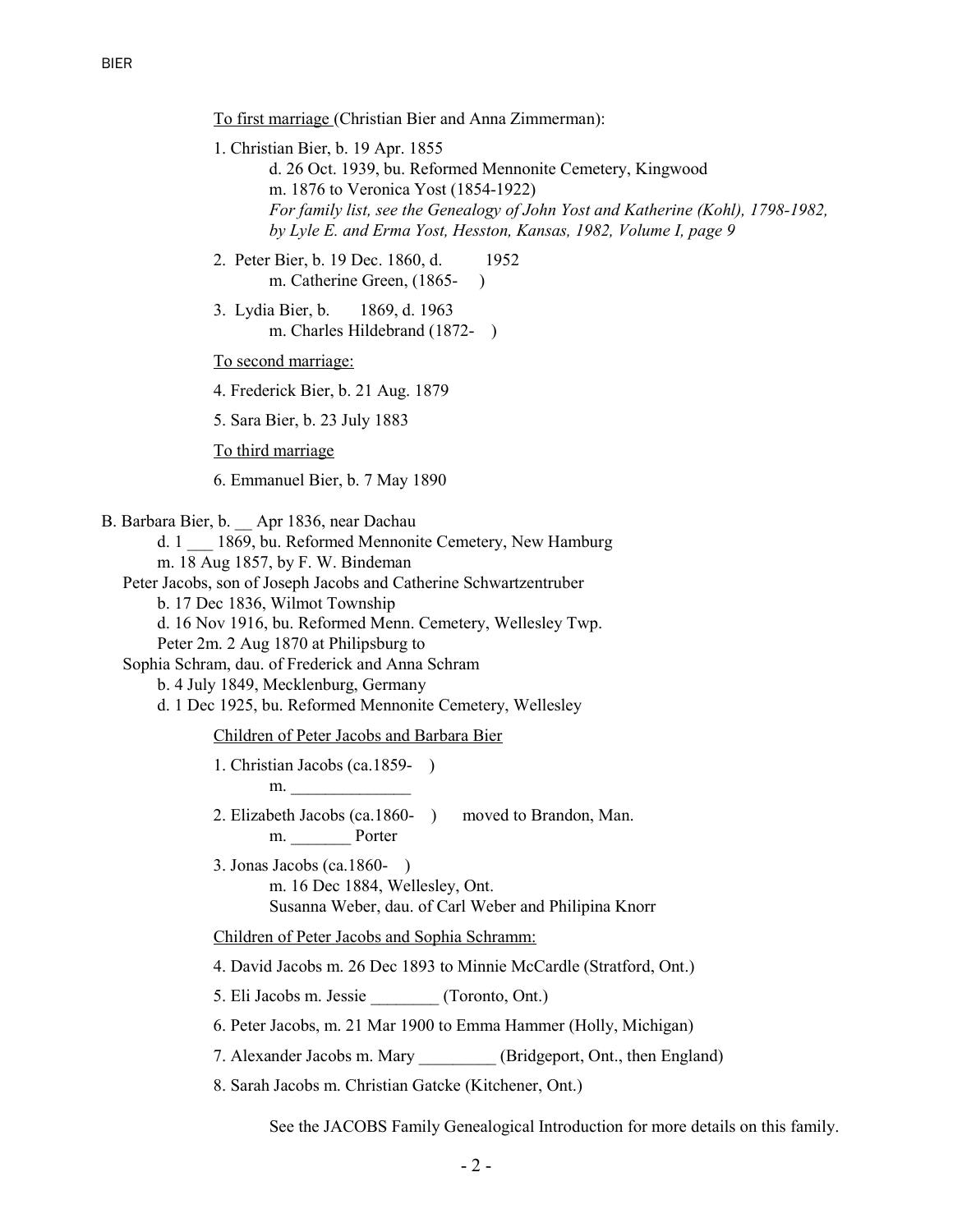# THE RESIDENCES OF CHRISTIAN BIER

Christian Bier's (b. 1832) first wife was Anna Zimmerman whose family had taken up residence in South Easthope Township (Lot 8, Concession III) in 1836. Anna's brother Christian purchased a lease agreement from Anthony Kratzer on Lot 9, Concession II in 1844, and in 1853 he sold/transferred it to Christian Bier who acquired a deed from the Canada Company at the same time.

In 1854, Christian and Anna sold 11 acres to Nicholas Roth, another settler in the neighbourhood, and in 1865, they sold the remaining 89 acres to John Hartleib, who lived beside them on Lot 10. From 1861 to 1865, Christian also owned the neighbouring lot -- Lot 9, Concession I.

In 1864 Christian and Anna had purchased the west half of Lot 19, South Snyder's Road in Wilmot Township. It was here that Anna died 1876. Christian then married Catherine Alion and she died in 1881. Christian's third wife was Margaret Moerschfelder.

In 1876 Christian purchased Lot 19 across the road from their farm, perhaps in anticipation of his son Christian's marriage to Fanny Yost the following year. No doubt, Christian and Fanny took up residence here, but in 1880 they purchased a farm in Mornington Township (the east half of Lot 14, Concession IV) -perhaps to be closer to Fanny's family.

This left Christian Sr. and the younger sons to farm the 300 acres in Wilmot. When Peter married Catherine Green in 1886, they probably moved into the house across the road, purchasing the farm from Peter's father in 1894. Peter and Catherine's son Elmer got ownership of the farm in 1919, selling it in 1926 to Noah S. Bender.

In 1900 Christian Bier Sr. died, and in 1901, his executors and Widow Margaret sold the farm on the south side of Snyder's Road to Peter Wolf. It is thought that Peter Wolf's wife was a Bier- perhaps Sara. Margaret lived until 1917. Christian and his three wives are buried at Hostetler's, the Reformed Mennonite Cemetery between Baden and New Hamburg.

# NOTES:

1) Barbara Ingold had a son Jacob (1829-1888), born out of wedlock to Jakob Stalter, hired man at Helmannsberg. Son Jacob emigrated to Canada in 1863, married Catherine Oberheimer/Oppenheimer, and raised a family near New Hamburg, Ontario. (See the Ingold Family Introduction for more details)

2) Helmut Gingerich, researcher from Bavaria, found the following: Karlskron churchbook registered the death of Jacob Bier, Mennonite, residing Probfeld # 10, died Sept 1, 1839, aged 37 years. This is likely our Jacob Bier who married Barbara Ingold, If this is indeed our Jacob Bier, then Barbara Ingold Bier did emigrate to Canada as a widow.

#### Sources of Information:

1) Bavarian research: Rudolf Ingold Neunstetten/Am Wasen 20 91567 Herrieden, Germany

2) Country Roads: The Story of South Easthope, 1827-2000, Jim Hagarty, editor, published by the South Easthope History Book Committee, [Stratford, Ont.], pages 28, 150.

3) Gail Milton, Eston, Saskatchewan, who is interested in the Zimmerman family, supplied a more detailed list of the Berger/Bier family which is found in the BIER file.

4) Accompanying this Introduction to the BIER family are some excerpts from the story "FROM THE WOLVES TO THE ROTHS, The Story of Lot 19, North Snyder's Road, Wilmot Township." The whole story can be found in the BIER file, or requested in digital format from bwjantzi@gmail.com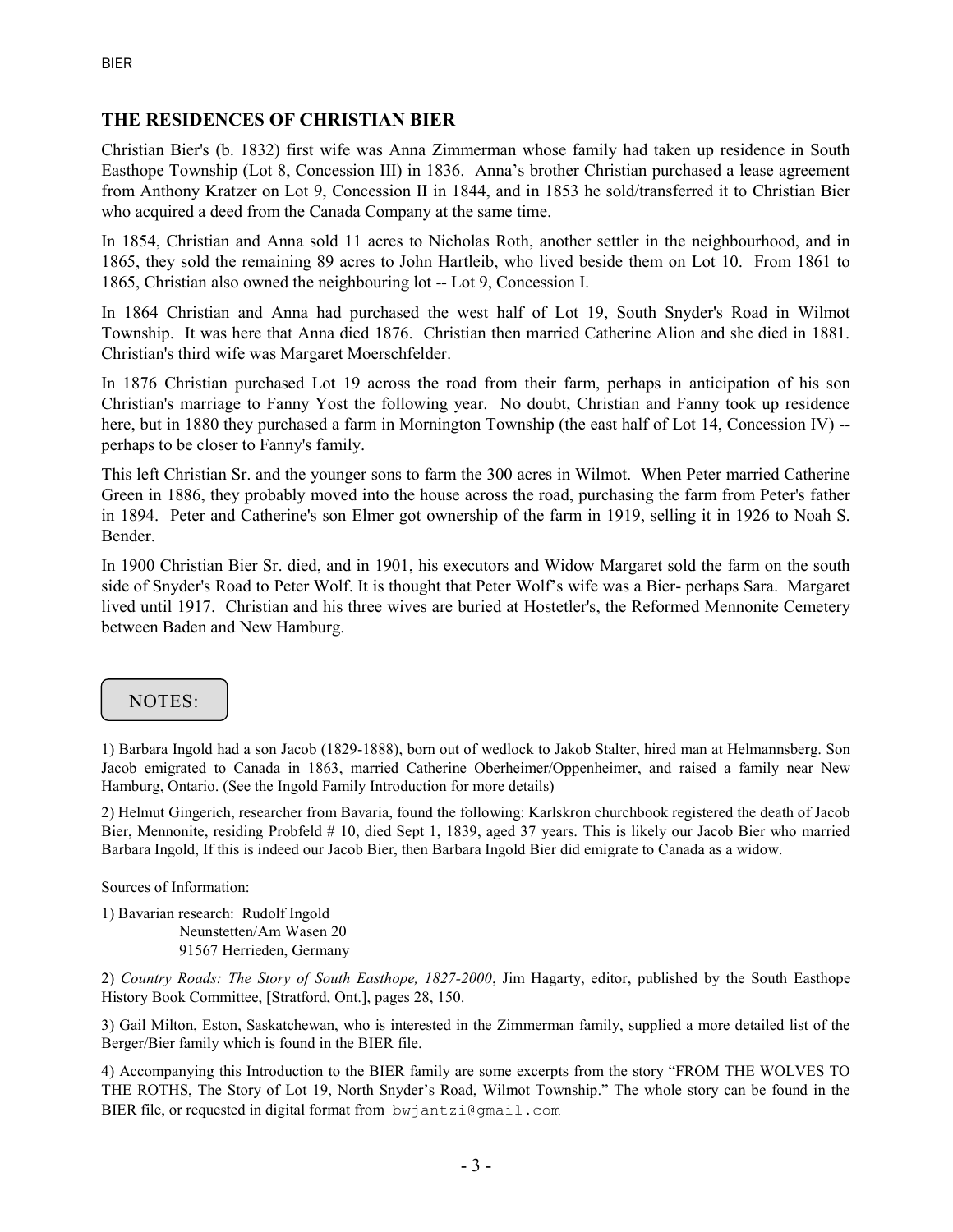# POSSIBLE ADDITIONAL BIERS IN CANADA

## Two Bier Women in the Berger/Riggenbach Family

Cartherine Bier, wife of Christian Berger - We have recently discovered a Berger/Riggenbach family register which seems to include two Bier women. Christian Berger's wife was Catherine Biehr. (1) (see below) This name is difficult to decipher, but a number of circumstances lead us to believe that it may be Bier. In one of the census records her place of birth is said to be Bavaria. Christian Berger was first mentioned in the business journal of Joseph Ruby of South Easthope Township in 1848. Catherine's birth in Bavaria and the Bergers' appearance in Canada in 1848, would make it possible for the Bier family described above and Catherine to be related and to have come to Canada at the same time.

Catherine Bier was born about 1825 (estimate from age in census record and at death); so she is not a daughter of Barbara (Ingold) Bier, but she might have been a daughter of Jacob Bier by a previous marriage, or a niece of his.

#### A Brief List of the Christian Berger and Catherine Bier? Family

```
Christian Berger, (ca.1813-1861) 
        m. 24 Nov 1847, Europe? 
Catherine Bier?, (ca.1825-1891) 
        2m. to Jacob Riggenbach, (ca.1831-1869) 
       Children: 
        1) Barbara Berger, (1849-1877), m. Christian Christner 
       2) Samuel Berger, b. 4 Jun 1850 
       3) Jacob Berger, b. 14 Jun 1852 
       4) Magdalena Berger, b. 3 Sep 1854 
       5) Christian Berger, b. 7 Sep 1856 
       6) Joseph Berger, (1857-1859) 
       7) John Berger, b. 12 Jun 1859 
       8) Catherine (Katie) Riggenbach, (1863-1887) m. Schiebel/Schidel?
       9) Maria Riggenbach, b. 9? May 1866 
        10) Anna Riggenbach, (1869-1959) m. John Egli
```
Magdalena Ebersol - The other possible Bier woman in the Berger/Riggenbach family register was Magdalena Ebersol (her married name). Only her death date and age are given with no indication what her relationship to the rest of the people in the register might have been. Magdalena was born about 1801, putting her into the same generation as that of Jacob Bier, father of Christian and Barbara, immigrants to Canada.

The Bergers lived in North Easthope Township, Perth County, from 1855 to 1861 -- not far from the home of Christian and Magdalena Ebersol. Magdalena was Christian Ebersol's second wife, and we did not know her identity. In 1861, the Bergers disappeared from the Canadian scene, and from clippings accompanying the family register, we gather they went to Illinois. Christian Berger died and Catherine (supposedly born a Bier) then married Jacob Riggenbach. She had children to both marriages. Magdalena's husband, Christian Ebersol, died in 1862, and after the sale of the property in 1863, Magdalena disappeared from the records in Canada. Thus we suppose she went to join her relatives in Illinois, and her date of death in the fall of 1881 was recorded in their family register. Interestingly enough, the Ebersol family was then able to settle the estate, which they did in the spring of 1882.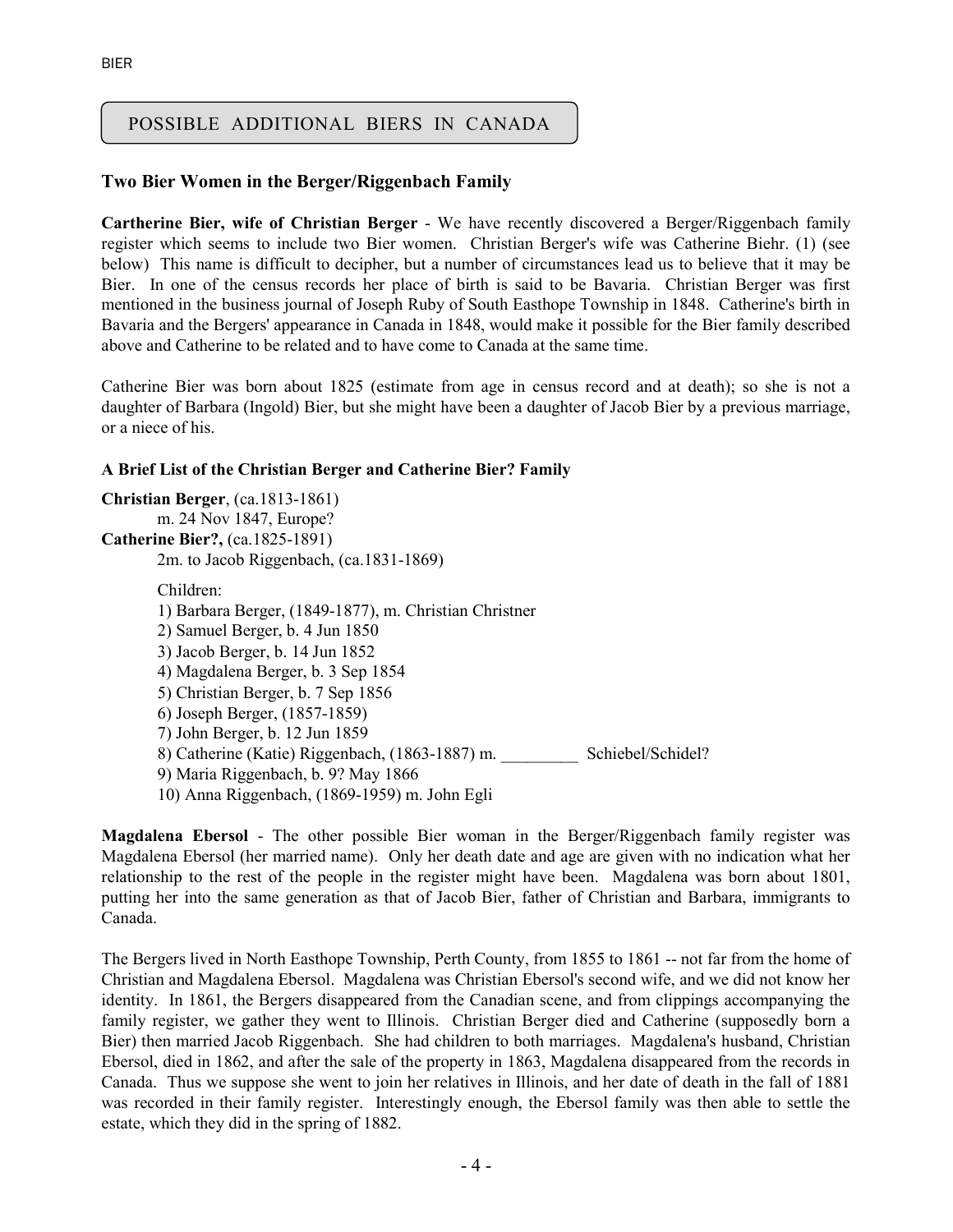#### BIER

Since Christian Berger had died before Magdalena Ebersol left Canada, we assume that Magdalena was related to Catherine rather than to Christian, but because of the age difference, we suppose they were aunt and niece rather than sisters.

### A brief list of the Christian Ebersol Family

Christian Ebersol, son of John Ebersol and Barbara Zwalter

b. 1 Mar 1788, Rhodes, France d. 25 Mar 1862, Wilmot Township

1m. 29 Oct 1812, Imling, France

Susanna Neuhauser (ca.1777-1849), widow of Christian Blank

2m. 1849-1861, Wilmot

Magdalena Bier? b. ca.1801; d. 21 Oct 1881, perhaps in Illinois

Children of Christian Ebersol and Susanna Neuhauser

- 1. Christian Ebersol (1814-1890) m. Elizabeth Stoltzfus
- 2. Joseph Ebersol (1816-1862)
- 3. Susanna Ebersol (1822-1906) m. Emile Arthuad

# NOTES:

1) The record of this Berger/Riggenbach family came to us via Milton Gascho of Kokomo, Indiana, who received it from Irene (Egli) Mays. Milton was trying to track down the family of John and Magdalena (Gascho) Egli who had moved from Canada to Illinois in 1867. One of the Riggenbach daughters had married one of the Egli sons.

2) A photocopy of the original record is in the BERGER file. Clippings sent by Irene (Egli) Mays to Milton Gascho in 1984 concerning Anna Ringenbach/ Riggenbach are in the EGLI file.

| Lorraine Roth      | $\sim$ Reformatted and Updated |
|--------------------|--------------------------------|
| Tavistock, Ontario | by Bruce W. Jantzi             |
| May, 2011          | 2016                           |

#### Land Record for Christian Bier in Wilmot Township, adjacent to Steinman Mennonite Church

Lot 19 NSR North Snyder's Road, Wilmot Township

Front -- \*1842 – Patent, Crown to Peter Summer/Sommer, 50 ac. Book Cl – 1848/49 – B & S, Peter and Magdalena Sommer to Christian Gascho #944 50 ac. 250 pd. Rear --  $**/49 - 1846 -$  sold to Peter Sommer -- 1845 – transfer Peter Sommer to Joseph Boshard -- 1849 – Peter Sommer offer to purchase -- \*1854/57 – Deed Poll, University of Toronto to Peter Sommer , 150 ac.  $-$  \*1856/57 – B & S Peter Sommer to Christian Gascho, rear  $\frac{3}{4}$  $-$  \*1867/68 – B & S Christian Gascho to David Gascho, 200 ac. Bier -- \*1876 – B & S, David Gascho to Christian Bier, 200 ac. Ownership -- \*1894 – B & S, Christian Bier to Peter Bier, 200 ac.  $-$  \*1919 – B & S, Peter Bier to Elmer H. Bier, 200 ac.  $-$  \*1926 – B & S, Elmer H. Bier to Noah S. Bender, 200 ac. No small parcels sold until 1923